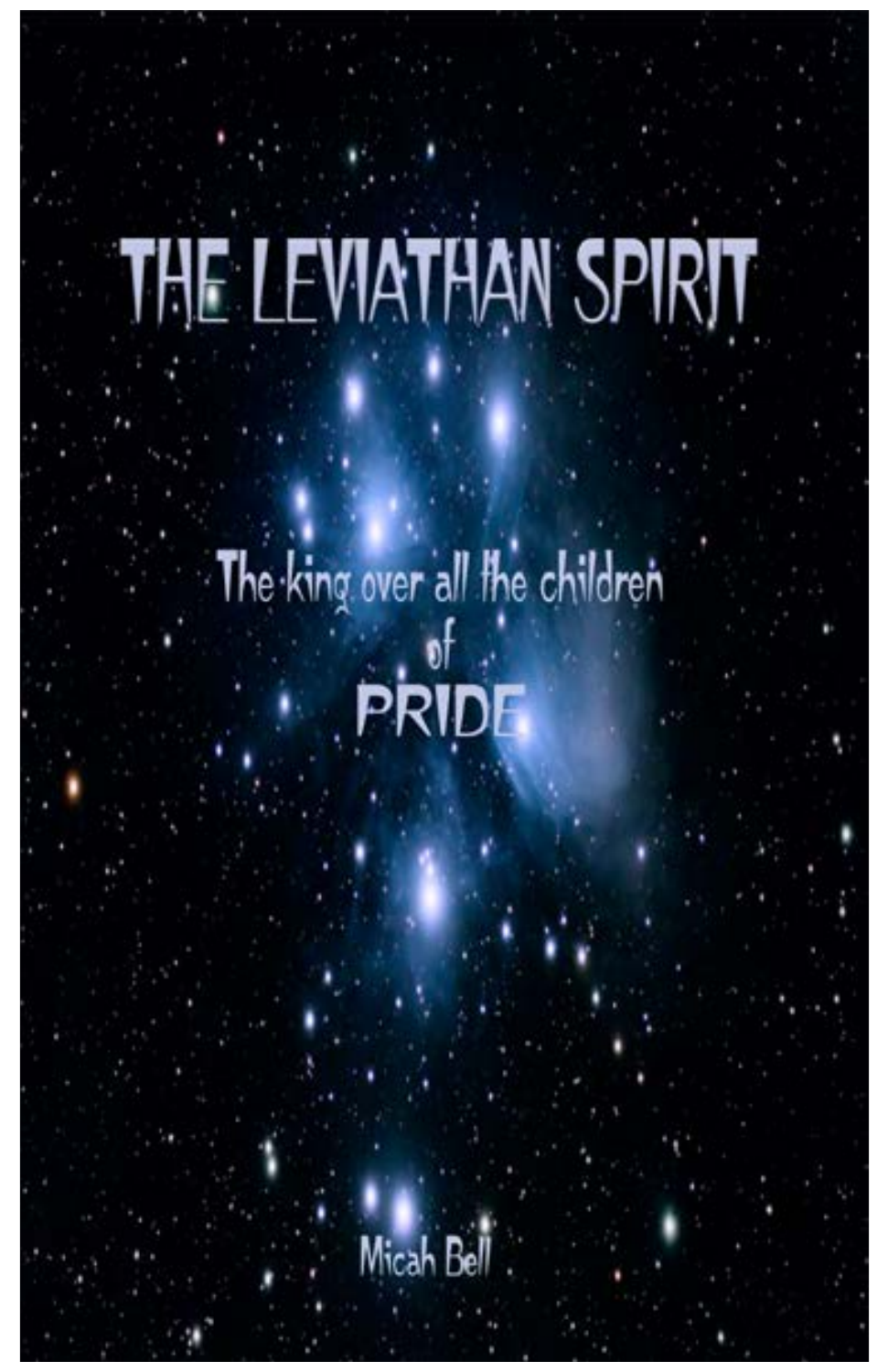# THE LEVIATHAN SPIRIT

Published by Micah Stephen Bell The KEY Ministries 3201 West Pipeline Road Euless, Texas 76040-6201 (817) 283-1700 micah@thekeym.org www.keyministries.org micahstephen.com

Copies of this publication may be obtained by contacting this ministry. You are welcome to use this material in any way it might bless God's people. Contact information about the publisher would be deeply appreciated.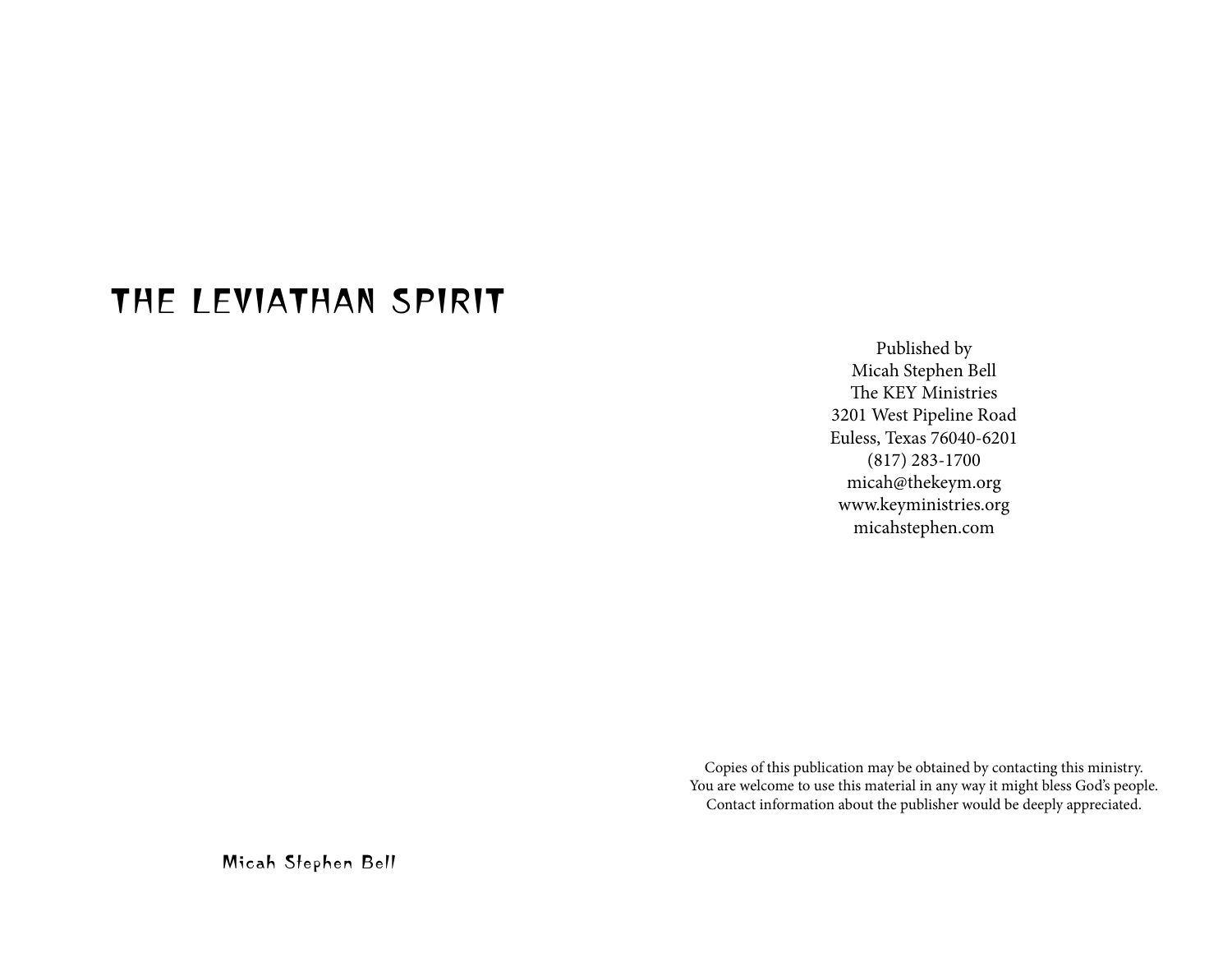# Contents

# PREFACE

In the years since I brought this teaching at Win Worley's church in the Chicago area, I have had numerous responses from people who either watched the video or listened to the audio recorded that day. Later, a lady took the time to transcribe the teaching since it had meant so much to her in her walk with the Lord.

Every time I would come upon the transcription while searching my files, I would think about publishing it, but I felt it would need too much editing to get it from the oral form to the written one. I finally decided to overcome my degree of perfectionism and make it available to the Body of Christ knowing full well the Holy Spirit inspired it.

Regardless of the spoken style, I believe the message is intact and clear enough to help bring understanding, edification and deliverance to any believer with an overcomer's attitude. The Lord has shown me much more about this spirit which I hope to also publish in the near future.

May the Lord use it for His glory and your blessing.

One overcomer,

Micole

micahstephen.org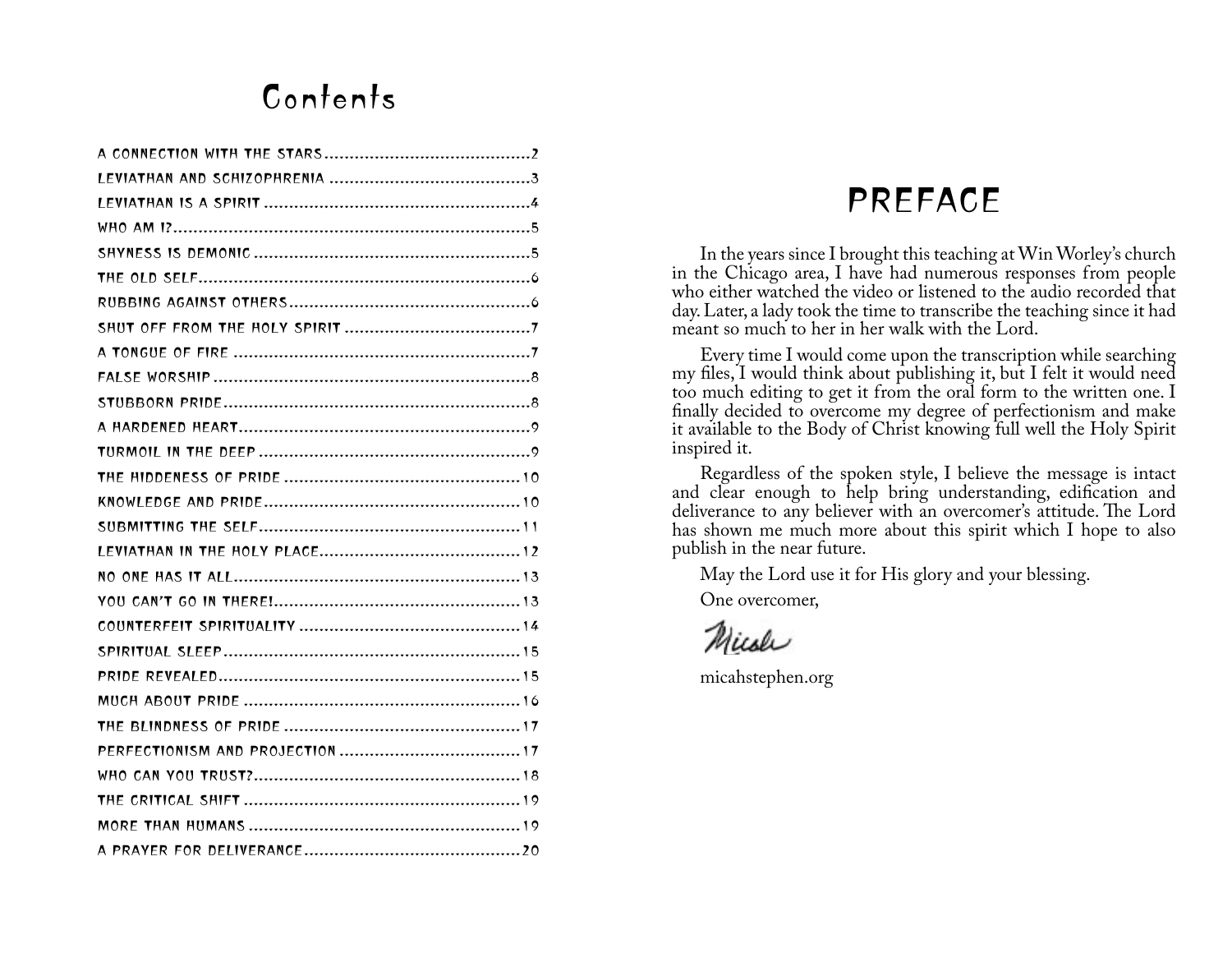# THE LEVIATHAN SPIRIT

#### Micah Stephen Bell

Most people that have the Leviathan spirit never get the<br>s—keep one from getting delivered. Most ministers who won't does—keep one from getting delivered. Most ministers who won't open up to the ministry of deliverance have a Leviathan spirit as do most of the people who fight this ministry; as a consequence, they don't get delivered either. I think that is one of the reasons we don't know as much about this spirit as we could because we don't get to tackle him as much.

Let's start with a word study, beginning in Strong's Concordance:

3882 [livyathan /liv·yaw·thawn/] n m. From 3867; TWOT 1089b; GK 4293; Six occurrences; AV translates as "leviathan" six times. 1 leviathan, sea monster, dragon. 1A large aquatic animal. 1B perhaps the extinct dinosaur, plesiosaurus, exact meaning unknown.

A brother in our congregation received some revelation about this when he did a study of the constellation Orion. He found that in this constellation there are seven stars and each one of them has a name. There are times that God, even yet, will lead us to go to the stars as a strategy to blow Leviathan out. We will name the stars. Pleiades is one of them and Articus is another. There are seven demons sometimes tied in with Leviathan and when you cast these out, you can get him out of there.

Other words for leviathan are: to twine, to unite, to remain. This doesn't seem too helpful except for the fact that he is a serpentinelike demon—he is a strongman.

We find the word six times in the Old Testament from the root "lawa" which means to bend, to twist. It literally means to wreath, like a wreath, to be wreathed, gathering itself in folds and the context suggests some form of an aquatic monster that dwells in the sea. In Scripture when we talk of the "sea," we are talking about "people." The sea is people. "The voice of many waters" is the voice of many people in the Book of Revelation.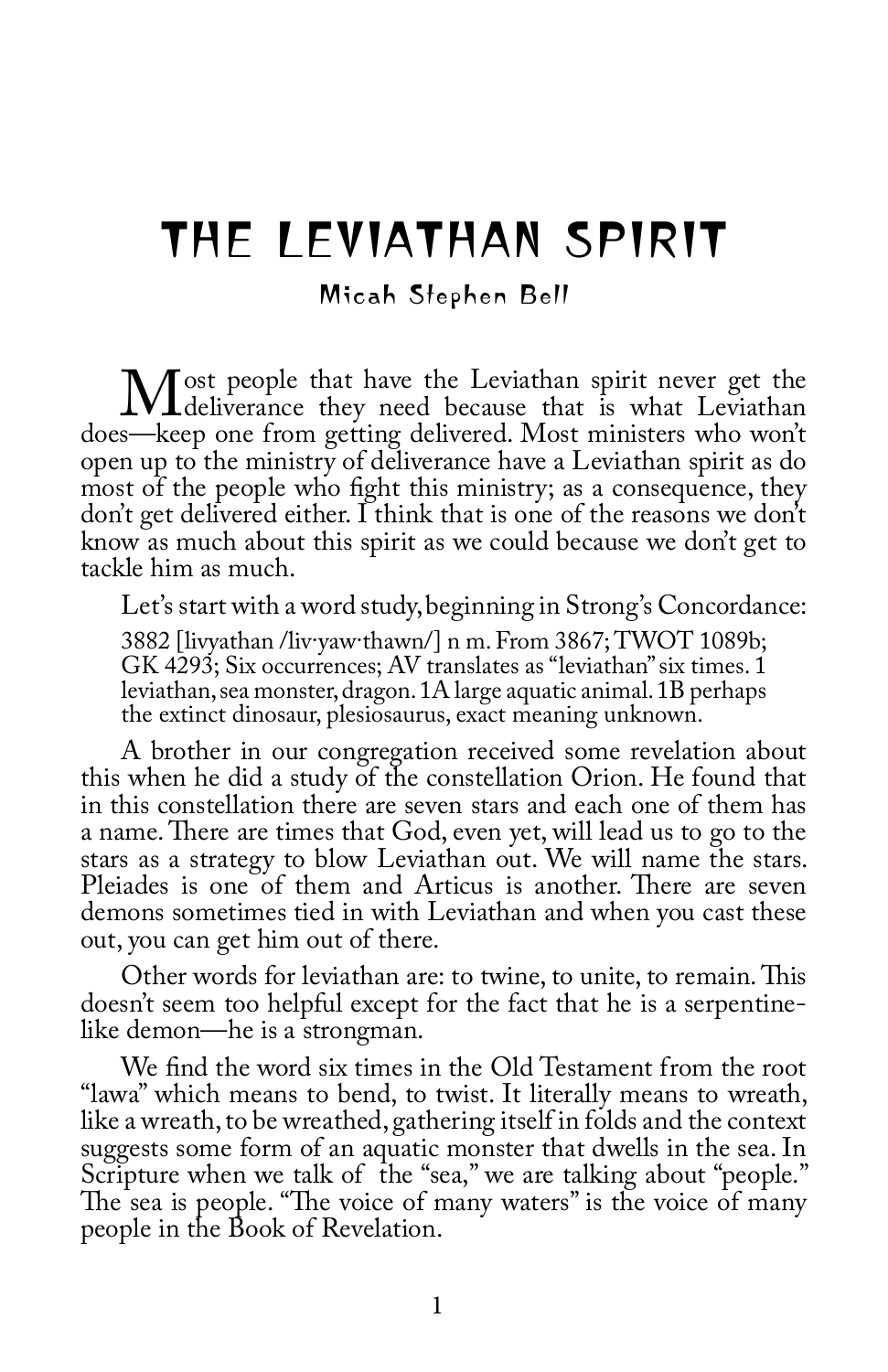<span id="page-4-0"></span>In Psalm 74:14 there is a reference to Pharaoh and to the Exodus paralleling with another Hebrew word "tannon," which means "see a river monster."

We find the word again in Ezekiel 29:3-5: The symbolism here is the Pharaoh and the Egyptian. So, there is an Egyptian spirit tied in with this, which is the spirit of the world—worldliness.

In Job 3:8 we find that the word for leviathan here is a dragon that, according to popular ancient mythology was supposed to have caused the eclipse of the sun by wrapping itself around the sun. The people of ancient mythology believed this is what caused eclipses of the sun. This is how big and powerful they thought this monster to be.

As we dug into this some more, we saw that Leviathan was considered a mythical monster perhaps to be identified with the Babylonian mother goddess Timat whose father was Apsu who in the creation story (not God's creation story but the mythological story) had a battle against Marduk. The way it battled Marduk was by reciting charms and casting spells on Marduk. It's warfare was witchcraft.

#### A CONNECTION WITH THE STARS

We can find, with some more study in the Word, that leviathan was a seven-headed monster, referring back to the Orion constellation which had seven stars—seven-heads being the seven stars. Leviathan is described as a fleeing serpent and the torturous serpent smitten by Baal. This takes us back into the language of Isaiah 27:1.

"In that day The Lord with His sore and great and strong sword shall punish leviathan, the piercing serpent, even leviathan, that crooked serpent; and he shall slay the dragon that is in the sea".

Now see this dragon in the sea, and the sea is people. God is going to slay that dragon and I believe he is starting now. I think we are going to have to realize that we are already there. We are in it now; we are in tribulation now. I began to think about all the suicides and all the things that are going on in the world that people are succumbing and falling victim to that God's people are not. We are already overcomers. There are things that do not bother me anymore. I have overcome them in the sexual area, in the drug area and so on. They are out there for the world and they are falling like flies. Some Christians are falling because they are not getting into deliverance. They are not getting free.

The noun leviathan might also designate the word "serpent" such as might be roused by snake charming magicians who are also reputed to impose curses. Snake charming curses are involved here.

There is another root "lawa" in the Hebrew and the Strong's word is 1087. It is used once in Ecclesiastes 8:15 and refers to the joining of an item or a person to someone or something else. It's a word that means to join together something to something else. It's a joining together word and it most significantly refers to foreigners who join God's people as converts. So, there is a joining here of an alien thing to God's people. In general, I think it refers to the way in which hedonistic pleasures can cling to a man.

Let's look at Ecclesiastes 8:15:

"Then I commended mirth, because a man hath no better thing under the sun than to eat, and to drink, and to be merry; for that shall abide with him of his labor the days of his life, which God giveth him under the sun".

This says that such vanity will cling to a man and will stay with him. So there is that clinging; that writhing; that twisting caught up with a man internally.

Now, let's go to Job 41. We don't have time to go into this whole chapter, but as we've meditated on this and dealt with this spirit, God has, I believe, shown us some things here. Job 41:1:

"Canst thou draw out leviathan with a hook, or his tongue with a cord which thou lettest down?"

#### LEVIATHAN AND SCHIZOPHRENIA

A brother in our congregation came from a real hard background. He was a career army officer and was in Vietnam. He came out of Vietnam with his brain scrambled. The VA adjudged him to be 100% disabled as a schizophrenic. He showed up on our doorstep one day after hearing our radio program. I have never seen such a battle in all of my life and it is not over yet. One of the interesting things that happens is that he has to go back every month to see a psychiatrist to maintain his disability, which I think he deserves, at least for a while. He went through some horrible things in Vietnam. He came to me and he said, "I am so much better. I'm not schizophrenic anymore. What am I going to tell them when I go back for my interview?"

I said "What do they want to find out?"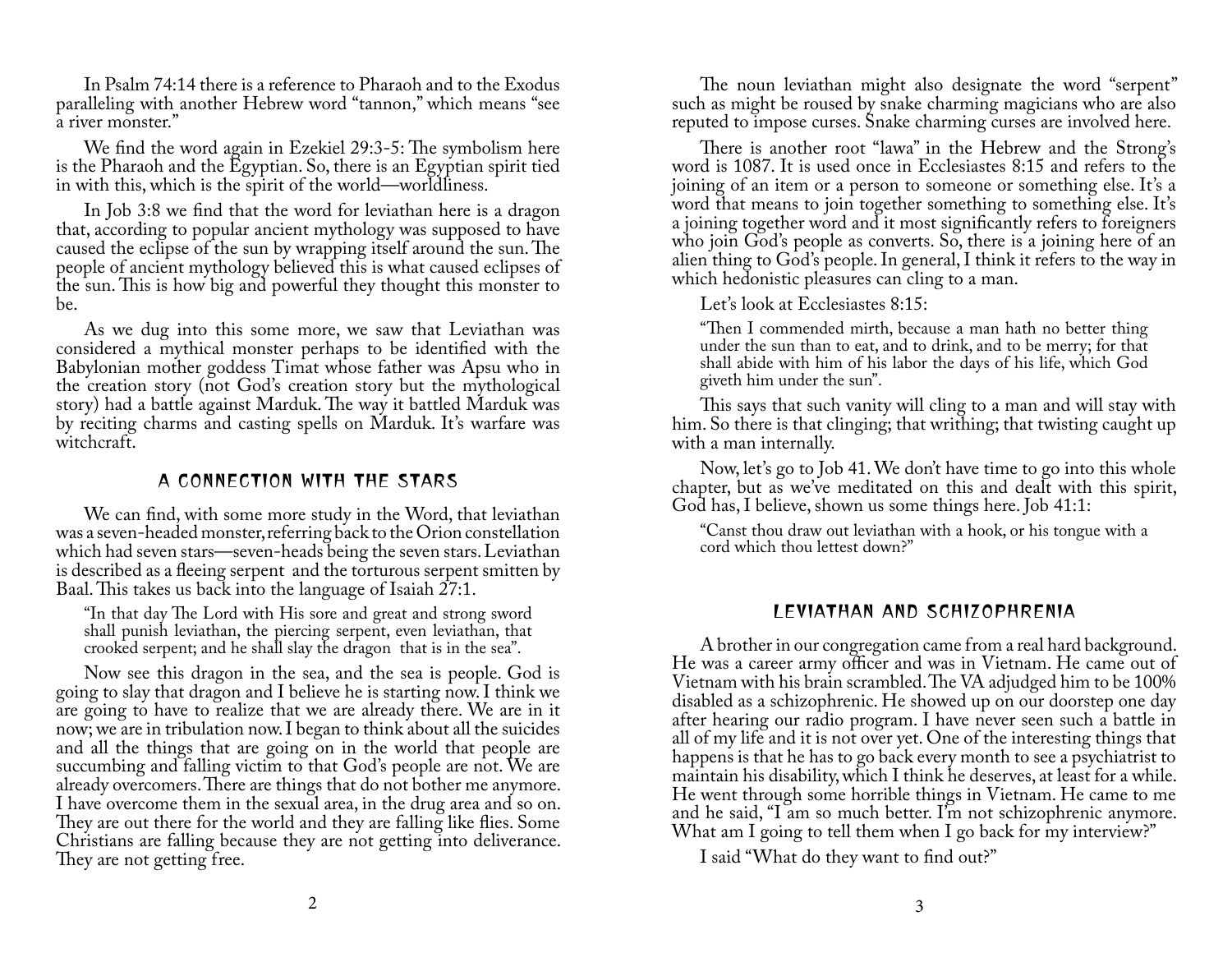<span id="page-5-0"></span>He said, "They just want to know that I am still crazy."

I said, "Go back and tell them what happened to you.

It worked! Praise God, it worked. (They still think he is crazy because he told them demons were cast out of him.)

Now, that was a Word of wisdom from The Lord.

This brother has been digging into Job a lot and I believe he discovered something. He came in one day and it just slipped out of his mouth as I was ministering to him. He said: "You know behemoth (in Job 40) is the WILL of man. That is what God is talking about there. That big old sluggish animal that doesn't move too fast and is so strong and so brassy and so hard to budge. You know, that is our will, and I really believe that leviathan is the self, the self of man."

Something rang in my spirit and as I have been digging there I see that more and more. Job and his friends were in this debate with God. Have you noticed in the Book of Job, the whole context is this debate that has been going on and finally God comes down and says, "I have had enough of this," and begins to talk about what has been said in the preceding chapters. God says: "You had better gird yourself up now, Job, because I am going to demand an answer of you. In chapter 38 and verse 4 He says: "Where waste thou when I laid the foundations of the earth? Declare, if thou hast understanding." In verse 31 we see: "Canst thou bind the sweet influences of the Pleiades, or loose the bands of Orion?"

## LEVIATHAN IS A SPIRIT

Finally, the whole culmination of the revelation that God gives this man of God—this righteous man of God—is about leviathan—a whole chapter about leviathan. Some people say it is a crocodile, or it is this and that. Well baloney! It is a spirit. God is saying something when He gives a whole chapter in His Word for one "crocodile," so to speak. It is a spirit and there is revelation here about such a spirit. There is something for us here, and we haven't even gotten all of it yet but let us take what we do have and go with it.

This is one of the types of studies I have gotten into because I love to see personalities become Jesus-like and, the only way that I have ever seen that happen is through deliverance.

I was in psychology for a few years and was assistant director of a treatment center for emotionally disturbed children in Tyler, Texas. My wife and I worked with the drug and psychological

therapy. We used non-directive counseling, behavior modification, primal scream, hypnosis—the whole bit. I have been there. And let me tell you something. You can take all of that and throw it in Lake Michigan. I now know why God had me wade through that junk, because it makes me that much stronger as a deliverance minister. Deliverance is where it happens. Men hate this because it hits them right where they live and it hits their pride.

#### WHO AM I?

"Me have a demon? Me have one of those things in me? Not me. "I am a Christian. I am holy. I am the righteousness of God in Christ Jesus." Sure you are, by faith, but there is a self in there. There is a real you in there somewhere, and I know a lot of you needing deliverance don't know who you are. That saddens me. That puts compassion in me more than anything because I used to be there. I didn't know who I was. "Who am I? Am I this person who gets angry and blows his top? Goes off and drinks and does this and does that? Can't get along with my wife and can't really love my children like I want to. Is that really Steve Bell?"

Somehow, I knew inside that was not really me. I knew there was something really wrong and I couldn't put my hand on it and that is one of the reasons  $\tilde{I}$  got into psychology,  $\tilde{I}$  was looking for answers for me. Praise God, when I began to get deliverance and found out that some of these things that I thought were Steve Bell weren't Steve Bell at all, but were demon spirits and that God had done something inside Steve Bell, that real self, that was beautiful and good.

#### SHYNESS IS DEMONIC

I always tell people that God never created a shy person. If you have a problem with shyness, that is demonic, He did not create you to be a wallflower. That is not the self that God created. There is a problem there and you need deliverance of rejection, fear of rejection, insecurity and inferiority. There are some things tied in there, see? I am showing you something here that is a false personality. There is not true delivered Christian that is shy. After genuine deliverance, you are going to be able to flow in love and others are going to be able to love you.

That self, where when you get down there to that true self and to what is going on down there, you will find that's where leviathan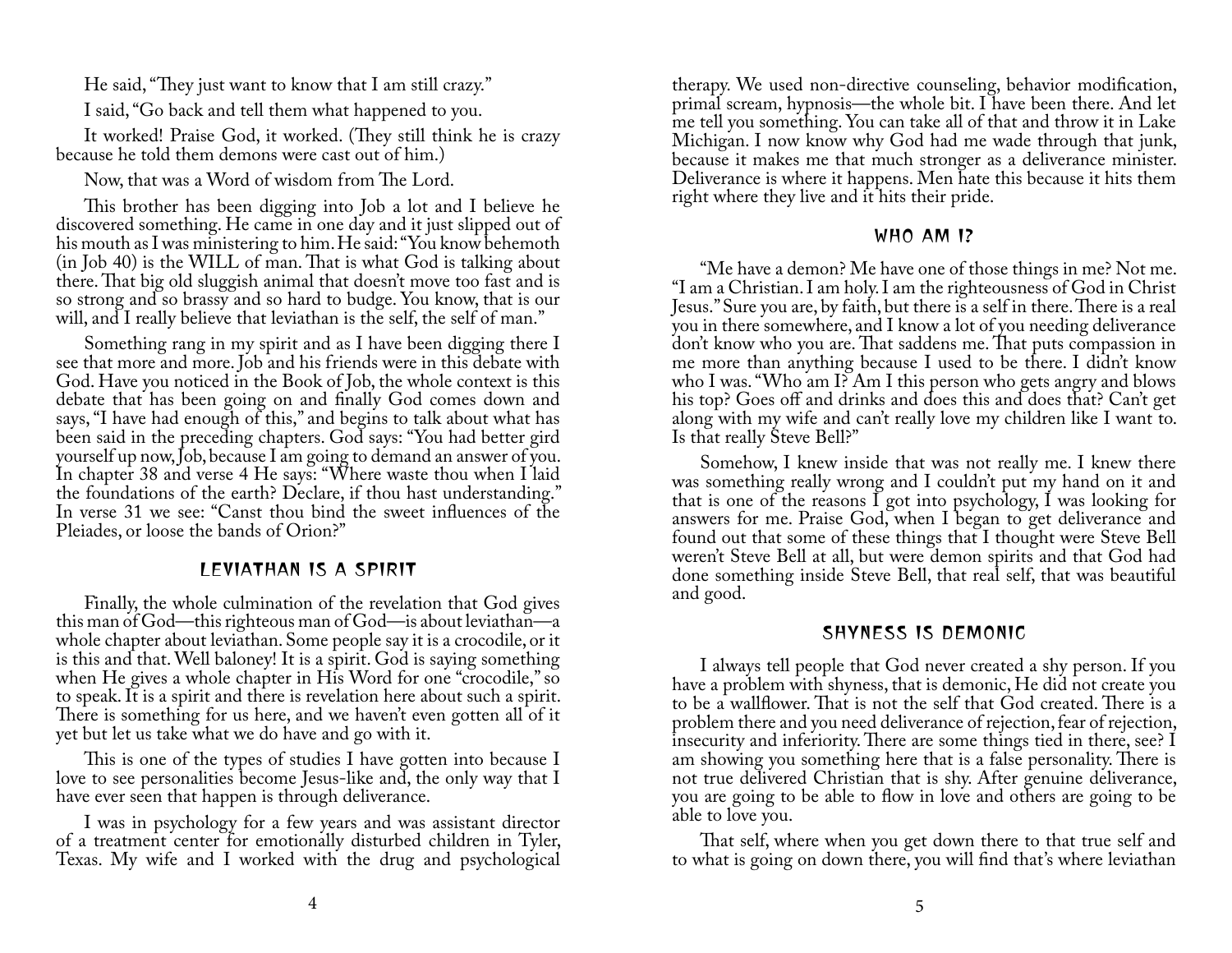<span id="page-6-0"></span>really gets hold. He is the writhing serpent and has those seven heads. I have never seen him in the spirit, but he must be ugly. There is a part down there where you deal with leviathan and get rid of him. There is still self and will down there that wants to say: "This is as far as I am willing to go." If this is the case, that is as far as you will go in the Lord.

#### THE OLD SELF

Let us get back into the Scriptures here, verse 8, Job 41:

"Lay thine hand upon him, remember the battle, do no more."

Leviathan will really give you a battle and what does that remind you of? That old self. That old self that doesn't want to reveal things doesn't want anybody to know. Did you used to go to one of those churches where you didn't let anybody know what your problems were? I did. I Grew up in one. My mother used to say: "Don't you tell anybody anything about us. What if they found out at the church? What if the preacher found out about this?"

I have people come to me all the time asking me to minister to them. When they start to tell me their problems, I ask if they have talked to their pastor. "Oh I wouldn't want him to know about this." they say. (What kind of pastor is that?) And I say: "You know, you had better get you another pastor."

If we can't open up in the church, what are we going to do? "Well, I'll go to the prayer closet," some say. Listen, God has fixed it so you can't do all you need to get done in the prayer closet. Now there are some important things there, but He is forcing us to get out there and rub against each other. That old "rock" comes out to church and it is all jagged, has rough edges on it and is ugly so God says, Okay, I am going to have to smooth this thing up before I can put it up in the wall." Then He finds somebody that will come up and just rub you (usually wrong) real good.

# RUBBING AGAINST OTHERS

Our church started with five people in our living room and the Lord brought me a faithful brother that I detested. He was just as opposite of me of anything you would want to know. But he wouldn't leave me. He came up to me and said, "Steve, here is my tithe check." And I said, "Tithe check? We don't have a church." And he said to me: "God said to me that you were my pastor, take it." (Praise God, we lived on that for a while, that is all we had.) He would follow me

around. Sometimes, I would slip-up and say that I was going to soand-so and he would say, "Can I go with you?" The Lord just let him rub on old Steve Bell and rub on him. Now, every time I think about Fred I want to weep because he stuck with me. He had the revelation of deliverance. Lots of time he would say, "Let's do some deliverance, let's do some deliverance." And I'd say, "No." Actually, I tried to get out of this thing. I have a sermon I teach on TWELVE WAYS I TRIED TO GET OUT OF DELIVERANCE. I ought to teach it. It would save a lot of you a lot of trouble. Forget it! If demons are starting to manifest when you are trying to minister to people, don't try to get out of it, just accept it. Don't fight it like I did.

So, God is trying to do a work in us. He is going to cause us to rub against each other. If you are really sincere with The Lord, He is going to bring you out amongst people and rub you together. In Proverbs it says: "Iron sharpens iron."

# SHUT OFF FROM THE HOLY SPIRIT

## Job chapter 41:15-16:

"His scales are his pride, shut up together as with a close seal. One is so near to another, that no air can come between them."

Now what does air remind you of? What does breath remind you of? The spirit. People get so shut in because of the effects of this leviathan that coils around them that there is no way the Spirit can move. They can't hear the Holy Spirit, they can't discern Him. They say, "I never get a word from God. How come The Lord never speaks to me? How come I never move in the gifts like some people do?" There is no breath of the Spirit able to get in there because this thing has such a strangle hold. The root of this is pride. It is pride.

# A TONGUE OF FIRE

## Verses 17-25:

"They are joined to one another, they stick together, that they cannot be sundered. By this neezings a light doth shine, and his eyes are like the eyelids of the morning (or the rays of dawn). Out of his mouth go burning lamps, and sparks of fire leap out."

What does this remind you of? What James says about the tongue. What does it do? It kindles the fire, so we see some more of the tongue problem that comes from leviathan. Let him get loose in the church and let some of that fire come out and he will set the whole world on fire if you don't watch him.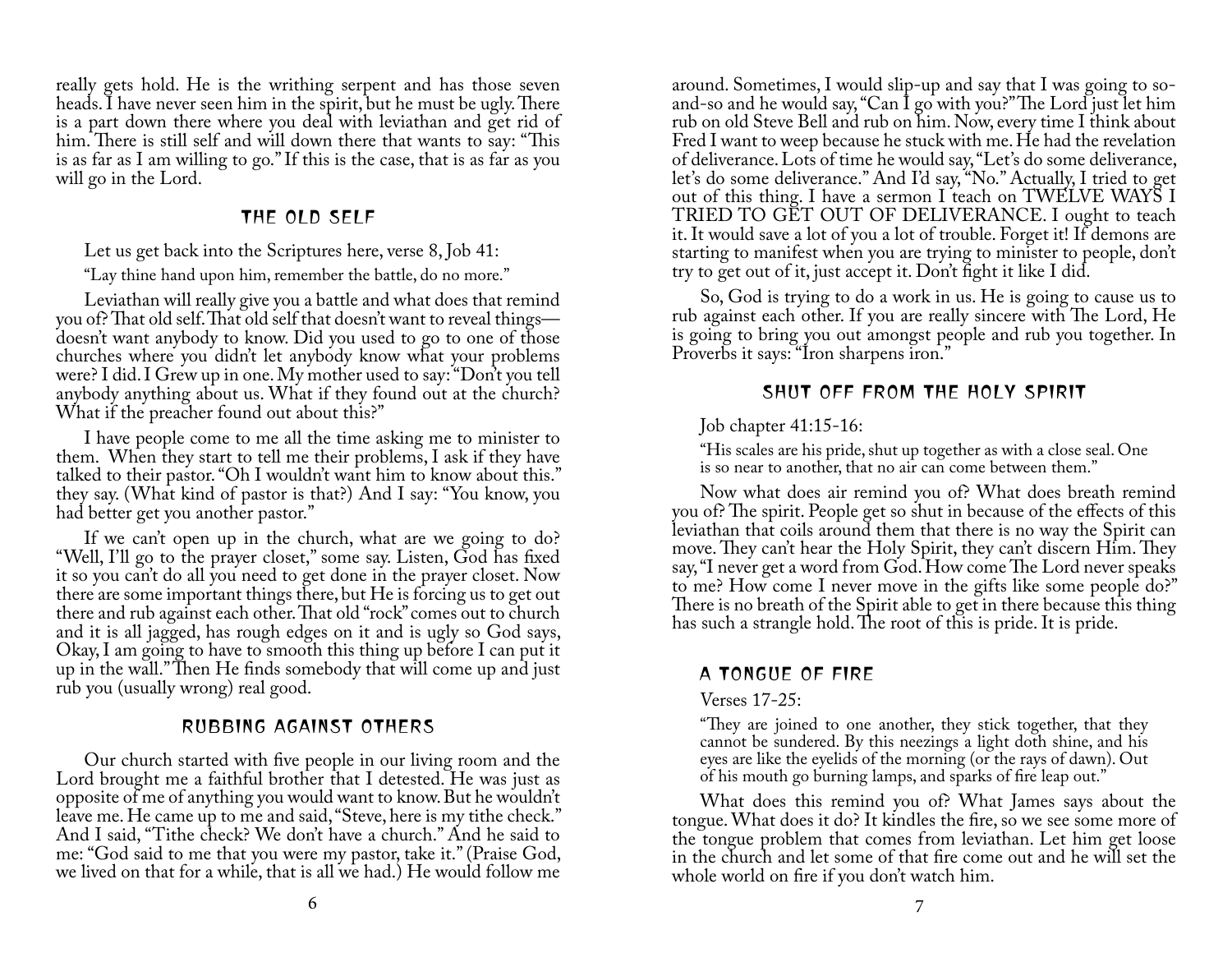<span id="page-7-0"></span>"Out of his nostrils goeth smoke, as out of a boiling pot or caldron. His breath kindleth coals, and a flame goeth out of his mouth."

Here is that old cutting tongue; that critical tongue which comes from a spirit of pride.

## FALSE WORSHIP

I see some other things here. I see smoke coming out of his nostrils as false praise and worship. The smoke goes up at the altar like the Altar of Incense in the Tabernacle of Moses— because the person is so bound up with pride that he really can't praise God. ME is too important; I am too bound up in ME. Myself is too important for me to give any praise and worship to God. You might say that could not be, but it can be.

## STUBBORN PRIDE

"In his neck remaineth strength."

The neck represents the WILL. I see stubbornness here. I see a spirit of stubbornness with leviathan. The bowed neck. There is strength in the neck and sometimes strength in the neck can be a negative thing because Jesus talked about the stiff-necked the uncircumcised heart. The bowing of the neck which indicates rebelliousness and again we are back to pride.

"And sorrow is turned into joy before him."

Actually, that should be dismay. Dismay goes before him. Stubborn people, dismay is what goes before them.

"The flakes of his flesh (the folds of his flesh) are joined together; they are firm in themselves; they cannot be moved."

"You can't tell me anything, I know it all. God showed me that a Christian can't have a demon. You're off track, you are in deception brother, I am going to pray for you." This is typical talk of such people.

Oh, No!!

# A HARDENED HEART

"His heart is as firm as a stone; yea, as hard as a piece of the lower millstone."

Here we have hardhearted, hardheartedness and coldheartedness.

"When he raiseth up himself, the mighty are afraid; by reason of breakings they purify themselves"

Such rage from the ego of man can cause others to cringe and alter their behavior for a while.

# TURMOIL IN THE DEEP

Now, look at verse 31:

"He maketh the deep to boil like a pot; he maketh the sea like a pot of ointment".

There is a scripture in Psalms that says "deep calleth unto deep," and we are right back to self again. See, the deep is where the real you is. The deep. There is a deep in me that I am very careful who I let in there. God can get in there by "deep calling unto deep." This leviathan spirit will cause that deep to boil. There will be a restlessness; there will be a turmoil inside. Also, that boiling is not only in you. You will stir up other people. Ever have people just turn you up? There are some people that can just tick you off. You just get around them a little while, and pretty soon you are just boiling; your deep is boiling inside. Well, they have a problem and so do you.

I am praying to God to bring me to the point that I am so free that no one can tick me off; that I am just unmovable; that I can't get stirred up about anything except unrighteousness and the evil that is in the world; that people cannot stir me up.

One of the things that I really praise God for is that He set me free to really love people. I began to realize that some of the things that they were doing, hurting me and so on, was not them at all. It was the demons in them. I said, "God, I can love them now. I can love them now."

Verses 32-34:

"He maketh a path to shine after him; one would think the deep to be hoary." (Or to have white hair. To have wisdom, the old age, the wisdom that comes with old age.)

"Upon earth there is not his like, who is made without fear." (Or another way, "who behave without fear". There is none like him God says. There is none like leviathan.)

"He beholdeth all high things; he is a king over all the children of pride." (Another way of stating that is: he looks down on all who are haughty, he is king over all that are proud.)

Let's talk about this thing of pride because I think stubbornness and pride are almost synonymous. I do not know how to separate them, because, pride is what causes that stony heart. Pride is what closes those scales and folds together where the Spirit of God cannot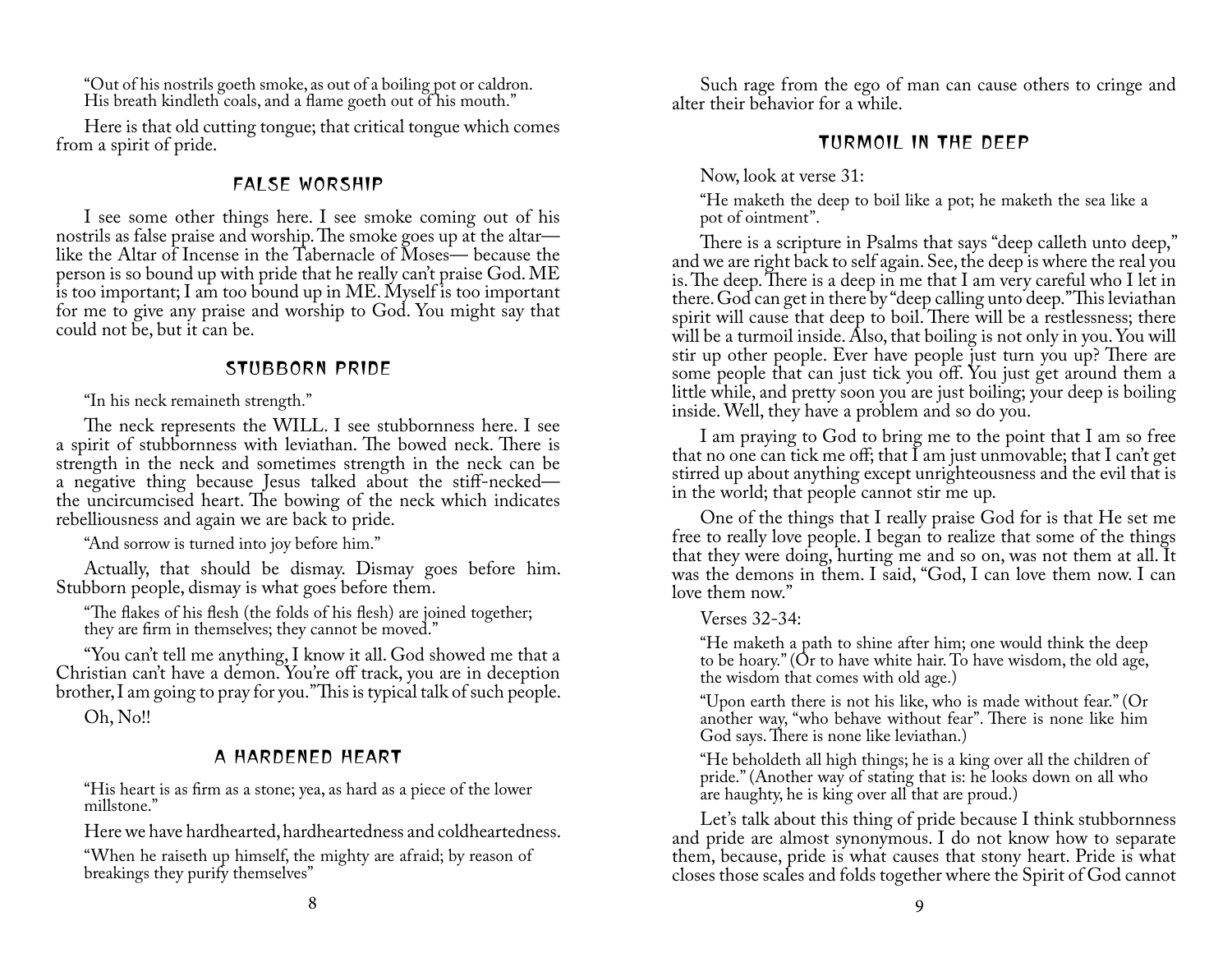<span id="page-8-0"></span>get in. Some of you will not understand or be able to hear the Word of God. Leviathan's most crucial work is in that area of keeping people from receiving the things of God and of the Spirit.

## THE HIDDENESS OF PRIDE

You say, "Well I don't have any pride." But see, it hides. It is a rebellious pride. Leviathan is sneaky and subtle, and he can hide himself. He can twist and writhe and slip out of the way. That rebellious pride which refuses to depend on God and refuses to be subject to Him but attributes to self the honor due to God is the very root and origin of all sin. All sin is rooted in pride—the whole sin system.

What do you think happened to Lucifer? He said, "I WILL EXALT MYSELF, I WILL SIT ON THE SIDES OF THE NORTH, I WILL BE KING." The very root of his downfall was pride. Me, me, me. Worship of me. "I do not need any help," or, "I'll go down there to church, but I will get what I need for myself by the Spirit." Sure you will. That is pride. That is just old pride.

I heard one brother say that was like driving up to the filling station and rolling the window down and the attendant comes out and says: "what will you have?' And you say:" well, I have an unspoken request." Pride wants to hide things.

So in Luke 10:18, we have the falling devil who has instilled a craving to be as God—to be like God—with the result that our whole nature was infected with pride through the fall.

## KNOWLEDGE AND PRIDE

What struck me about Adam and Eve was that tree of Life was right there in the garden, and God did not tell them not to eat of it. Have you ever noticed that In Genesis? He put that tree of Life in the Garden and He did not say: "Now, do not eat of that tree." But they went right over and ate of the tree of knowledge of good and evil instead of the tree of Life. That is rebellion and pride. That is the way we are from Adam. That is what God is dealing with and that is why leviathan is so strong and powerful and so rooted in us. It is a part of that old nature. That old self.

# SUBMITTING THE SELF

Leviathan feeds on that and wreaths himself in that (there is a

dimension here that I do not have time to get into), but after the deliverance of leviathan there is still the crucifixion of self that has to take place.

People want to come all the time to get delivered of cigarettes. Cast out that demon of cigarette they say. Yes, we can do that, we can cast out a nicotine spirit just like that. Then what are you going to do?

We have a brother right now who would not come to church last Sunday because he got deliverance of all the tobacco spirits, and he expected to get up the next morning and not want a cigarette. Now that happens sometimes, but there are times that you get up the next morning and want one so bad that you think you are going to die. Well, what do you do? Is the unclean spirit still there? No, he is gone. What is that? That is ME. That is old self down there. Now, what do you do with it. You just put it on the Cross. Lord, nail it up there.

Jesus said to take up your cross and follow Him. Whenever anyone took up a cross in Jerusalem, there was one thing that was going to happen. He was not going to lay it down there at the gate. They were going to kill him. Crosses were to die on.

There are two dimensions of this thing. And I don't know where we cross over from the spirit of pride to the old self that will not humble itself and submit to God. You can resist the devil all day long, but you have to submit to God first. Submit to God, then resist the devil. If you are really going to get free, you are going to have to say to God that you will break out of this pride and get submissive. I think this is the starting place in dealing with this thing of pride.

Let's just talk quickly about that. The condemnation of the devil is associated with pride. I Timothy 3:6: "Pride is the snare of the devil." See also I Timothy 3:7 and II Timothy 2:26.

Pride was his undoing. Proverbs 8:13 says: "God hates pride." There is not place in us for it. There should be no place. God showed me that I could not even take pride in the ministry. I could not even take pride in Agape Fellowship because that is pride.

Proverbs 16:18 says:

"Pride goes before a fall".

The word here for pride is "gawohn" which means swelling excellence. "Look at me!" That is right before a fall.

Psalms 10:4 says pride is the cause of atheism. Let us look at that.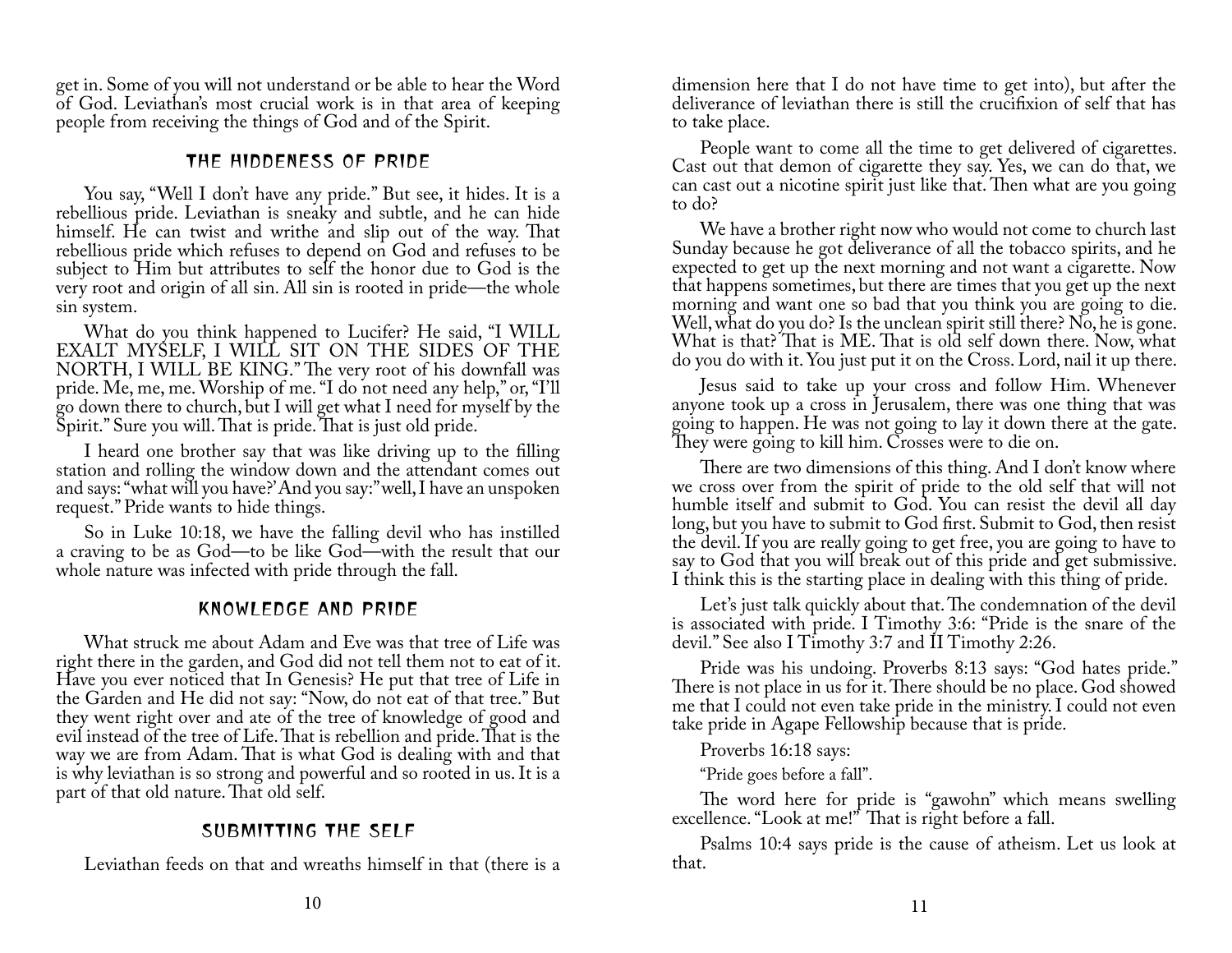<span id="page-9-0"></span>"The wicked, through the pride of his countenance, will not seek after God, God is not in all his thoughts."

The word, here is haughtiness. It is the same thing that we find was the downfall of Nebuchadnezzar in Daniel 4. It says here that the wicked through the haughtiness of his countenance will not seek after God. There is a root of atheism here.

#### LEVIATHAN IN THE HOLY PLACE

Let us look at this pride a little more. In the dictionary it says that pride is an exaggerated opinion of one's self, exaggerated selfesteem, conceit, haughty behavior resulting from this, arrogance, delight or satisfaction in one's own or another's achievement. Pride. God hates it in any degree.

Last year, in September, I had been meditating and praying about leviathan and asking for revelation. God woke me up in the night and revealed something to me. He spoke to my heart and said leviathan is residing in the Holy Place. He is a counterfeiter and, if you remember, in the Tabernacle of Moses there was an outer court and there was a tent-like structure with two rooms in it in the out court area. One of the rooms was the Holy Place and the other was the Holy of Holies. (If you do not understand the Tabernacle you will have problems understanding the Bible because so much of its revelation comes out of that.)

The Holy Place was the place where the priest went in and ministered daily. There were three prices of furniture in there. There was a candlestick which was lit and provided the only light in there. There was an altar of incense where they put the incense for the smoke to go up as a type of prayer and worship to God. There was a table of Shewbread over on the right where the twelve loaves were placed, and they were replenished every week.

The Holy Place is a type of the Baptism of the Holy Spirit. When you come in through that second veil, you have already been out at the brazen altar where you received your salvation. You come in through the second veil and you come into where the revelation is and have illumination by the Spirit of God which is symbolized by the oil in the lamps.

God said that is where leviathan has his place. He is more interested in Spirit filled people than anyone else. One of the big problems in the spirit filled church among Pentecostals is what? Pride. Pride. I have a revelation. I have some truth here.

#### NO ONE HAS IT ALL

God is so smart. He is not going to give any of us all of it. He has given us some revelation in the area of deliverance, and I praise Him for it, but He has given some of my other brothers, whom I have difficulty liking, some things that I had to hear and I had to humble myself and say, "Well, brother you have some things that I need to learn." So, God gives part of the counsel over here and part over there and He is forcing us to learn to listen and learn to love one another in spite of our differences. We are going to have to do this. Jesus prayed the prayer that there would be unity in the Body. What is it that keeps unity out more than anything else? Pride.

#### YOU CAN'T GO IN THERE!

Leviathan works in the Holy Place. You are a three part being. You are a soul, you have a spirit and you live in a body. Your soul is a type of the Holy Place. This is where leviathan works—in the area of you emotions, your mind and your will. He is trying to keep you from going into the Holiest Place because the Holiest Place is where the presence of God is—that is, behind the third veil. He does not want you to enter in there because once you enter in there, you have got it! That is the veil that was rent—the third one. When Jesus died on the Cross, the veil was rent, which is the veil between the Spirit-filled realm and the very presence of God where no man could go except Moses and the High Priest once a year.

Leviathan stands in front of that veil and says: "you are not going in there." He will try to snuff out the lamps, cut off the bread and the manna. He will try to keep you from offering up the smoke of incense every day. He does not want you to pray in the Spirit. He does not want you to move in the Spirit. He does not want you to have words of knowledge. He will choke you if he can. He will give you spiritual deafness and blindness and it will tongue-tie you. This is what he is after. God says leviathan is in the Holy Place and he is a counterfeiter. He has seven heads that imitate the seven lamps of revelation.

#### COUNTERFEIT SPIRITUALITY

We can see from Psalm 74:14 and Job 41:19 that the smoke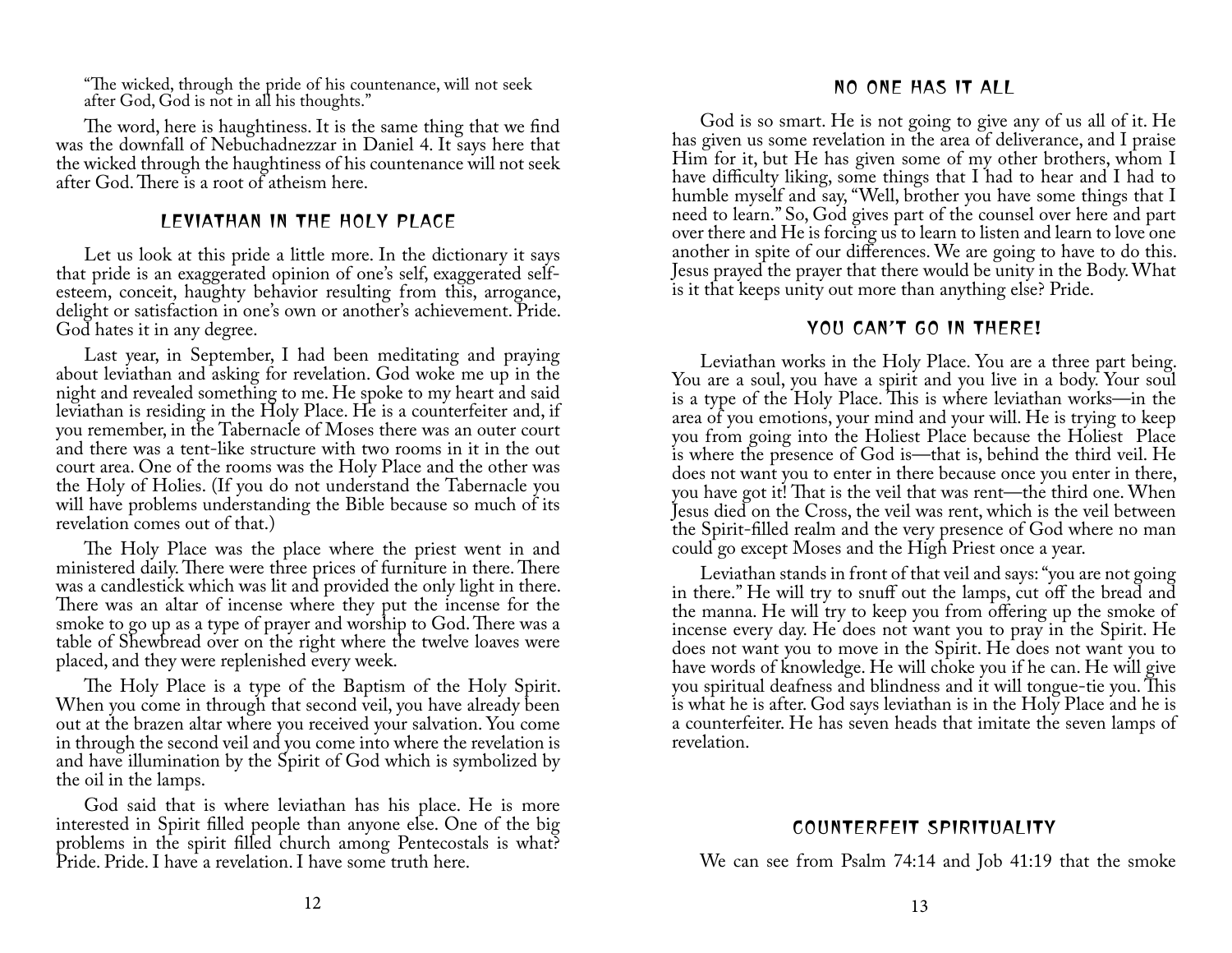<span id="page-10-0"></span>from his nostrils we read about is counterfeit prayer and worship at the altar of incense. Leviathan is commissioned to counterfeit the Pentecostal experience. (I am using Pentecostal in the good sense of the word.) He wants to counterfeit the Pentecostal experience. He wants you to have a counterfeit and if you get the counterfeit and are satisfied with it, he's got you! And, Bless God brothers and sisters, a lot of folks have had counterfeit experiences. I don't say that to scare you or terrify you or anything, but I have cast out more and more spirits of false tongues and false prophecies. I have seen more and more people need deliverance from false ministry— ministry of error. There are all kinds of things going on out there.

In Malachi 2:1-2:

"And now, O priests, this commandment is for you. If you will not hear, and if you will not take it to heart, To give glory to My name, says the LORD of hosts, I will send a curse upon you, and I will curse your blessings. Yes, I have cursed them already, because you do not take it to heart."

Here we see the blessings have been cursed (Because of pride). I was teaching on that one night and reading that scripture when one of the brothers in the church just woke up. He said for five years he did not know it (the cursed blessing) was there. He had been spiritually asleep. What happened was that five years before, he was involved in a ministry and the leader was in error. He didn't know it and he walked with this man for five years before he finally got on to it. The Lord said to him, "Just stay right there." The man was cursing him from the pulpit,but not speaking his name directly. He knew that the man was trying to get rid of him, but God didn't tell him to leave. Finally, God did tell him to leave. The brother said he had just realized that for five years his blessings had been cursed. This man had laid hands on him. It lifted off him when I read that scripture. We ministered deliverance and he received massive deliverance. He was asleep spiritually and did not know it.

# SPIRITUAL SLEEP

Are you asleep and don't even know it? In Ephesians it says: "Awake thou that sleepeth, and arise from the dead and Christ shall give you life." Leviathan will come in, strangle your experience in God and you will be asleep and not even know it.

I have seen people wake up, and it is exciting. Glory! What has been going on here? The church is asleep because of leviathan. But, we are going to blow him out.

Now, remember I said that he liked to eclipse because he was in the mythology of the sun? Well, instead of spelling "sun" spell it "Son." He wants to eclipse the SON in your life.

Now, the good news is, you do not have to be that way. The good news is you can get free. Praise God!!.

# PRIDE REVEALED

Leviathan, as I said, is the climatic revelation in the Book of Job. God says: "See this monster."

In 42:5 we see Job's response and what does he say?

"I have heard, but now I see". NOW I SEE!

He had the revelation to what his problem was. And what was his problem? It was primarily PRIDE—RELIGIOUS PRIDE.

Some of you have been listening, but you do not see it yet. You do not see your pride. It is hard to see your own pride. You can look in the mirror all day and pray: "God, if I have any pride, please show me," but you will not see it that way. God had to hit Job, almost with a "ton of bricks," for him to see his own pride.

"I am righteous. I am pure. I am holy. I do not need deliverance."

"Brother, if you see anything in me, I am just going to sit down here and let you minister to me. If you see anything, cast it out." That is pride.

In Isaiah 27:1, we see an end time scene with leviathan being dealt with and the parallel is in Revelation 12:9 where the devil is called the great dragon. Some people say that leviathan is the devil. That is pretty close to it.

# MUCH ABOUT PRIDE

Here are some more Scriptures about pride:

"God breaks the pride of power because it will not harken to the Word and do the commandments, despises the statutes and abhors judgments." -Leviticus 26:19.

In Job 33:17 we see that God speaks to a man at night to keep him from pride. Now why does He speaks to us like He does? To keep us from pride. If God spoke to us audibly, we would form a new denomination.

Psalm 73:1-6 tells us that pride results from prosperity. This is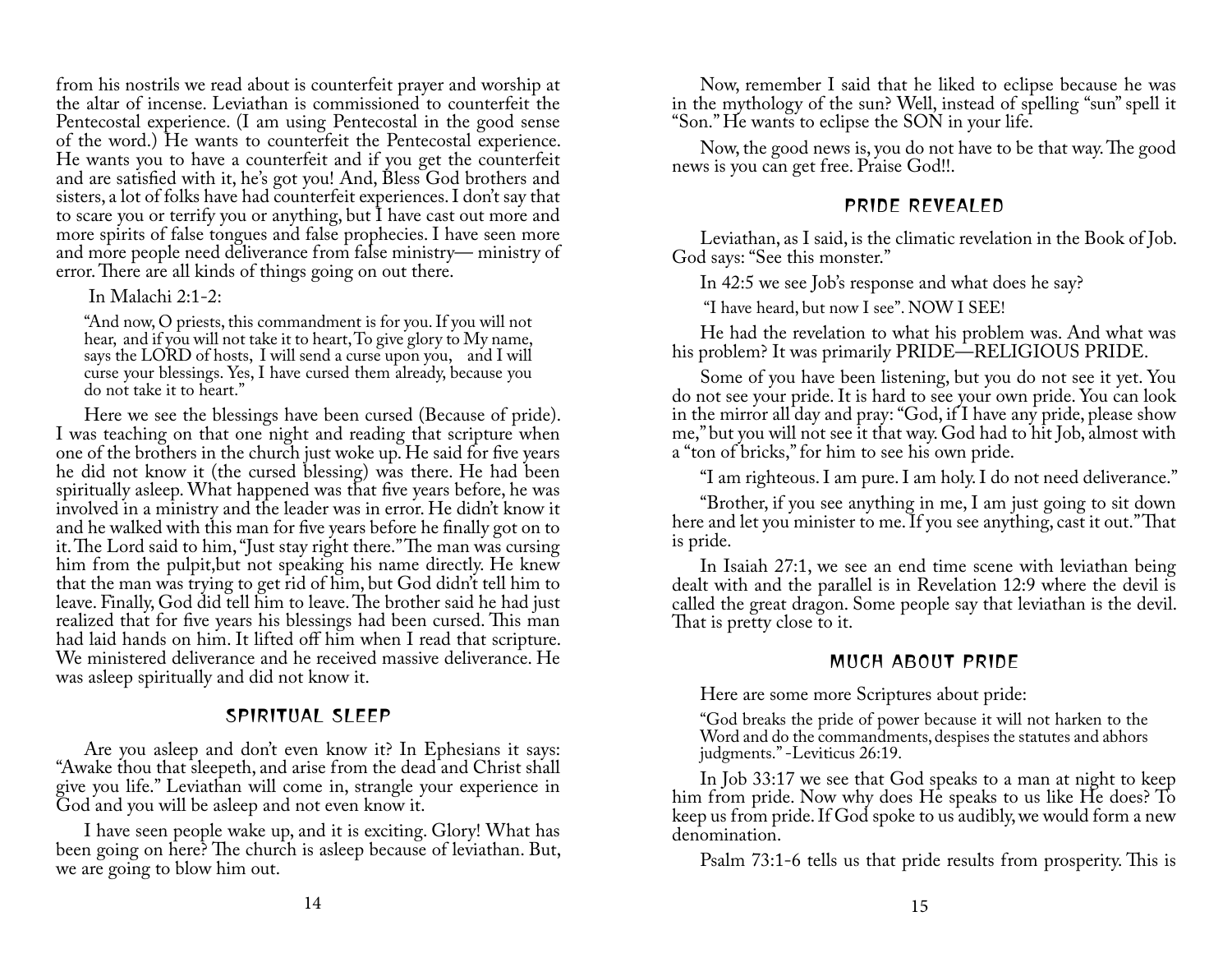<span id="page-11-0"></span>why I know a lot of the extreme prosperity preaching is not of God because it will put people in pride from the lack of trouble. This not the way of the cross. Read that chapter.

Paul said he had to learn how to be abased and how to abound. It is a lot easier to learn how to be abased than it is how to abound. This is the downfall of a lot of good preachers—prosperity and lack of trouble. I don't think we are going to have that problem in deliverance—at least, the lack of trouble. I prosper, Praise God. I have never prospered more in my life. But, I don't want what I used to want.

Proverbs 11:2:

"Shame comes after pride."

Proverbs 13:10:

"Pride brings contention, breeds quarrels."

If you are a quarreler. If you are contentious, always arguing with people, guess what the problem is? Pride. Leviathan.

Proverbs 29:23:

"Pride brings a man low."

Mark 7:22:

"Pride defiles a man."

You don't have to worry about a man that is proud and arrogant, God will take care of him. That is not your job. Leave him alone. The Lord will take care of him.

# THE BLINDNESS OF PRIDE

Pride is the biggest area of spiritual blindness. It can be right before us, and we don't see it or call it as pride. We find other things to call it. It is rooted in rejection and rebellion. We react to rejection with perfectionism and as we become "perfect," achieving our carnal goal of having things just like we want other people to see, we begin to get puffed up with pride. I want somebody to love me so I will set myself a goal, and I will go achieve it and I will say, "Look at this. Look at what I have done. Look what I have done!"

Sometimes we say, "Look at what God has done," but we really mean, "Look at what I have done." In our hearts we are saying, "God could not have done it without me. I am the hand of God, I am the feet of God."

Listen! God can do anything He wants to without any of us.

So, we begin to develop an over high opinion of ourselves where vanity comes in and that is simply excessive pride. "Do I look all right?"

Pride may even hide itself with false humility. "I am such a mess."

Ego also rises up here and we become aware of ourselves. Selfawareness can be tormenting when you feel you have to be dressed just right. "I wonder what they are wearing down there today? I hope I don't go there in the wrong attire."

# PERFECTIONISM AND PROJECTION

When you become self-aware, you become intolerant of other people. You go someplace and everybody has a tie on except two people. "How come they don't have a tie on?" That is a demon effecting your thinking. The reason you are not tolerant is that others are not as perfect as you are, so you get critical. There is a critical spirit and this is how the devil works. Now you are starting to get loaded up with demons. Then, you get frustrated and impatient because not everybody is like you want them to be and you are frustrated because you can't change them. Since this perfectionist person is still aware of personal flaws and problems in himself, (No one knows your problems like yourself. You just can't hide them from yourself.) You can't do anything with them, so what do you do? You project them on others. You put them on other people and you begin to talk about them. This is what we call projection.

You begin to accuse people. Proverbs 13:10:

"By pride comes nothing but strife."

Because others are so messed up, it opens the door for you to be disobedient or anti-submissive. "They are just a mess so I am going to have to go do my own thing." We become anti-submissive and rebellious. "I just can't get my husband straightened out, so I am just going to have to take over. He won't be the priest of the house, He won't pray, so I am just going to have to take charge because I have not got him perfected yet." You are creating him in your own image instead of letting God create him in His image. Listen, if you are creating a husband or anyone else into your own image, you are going to have yourself a monster one of these days. You had better leave them alone and let God create them in His image.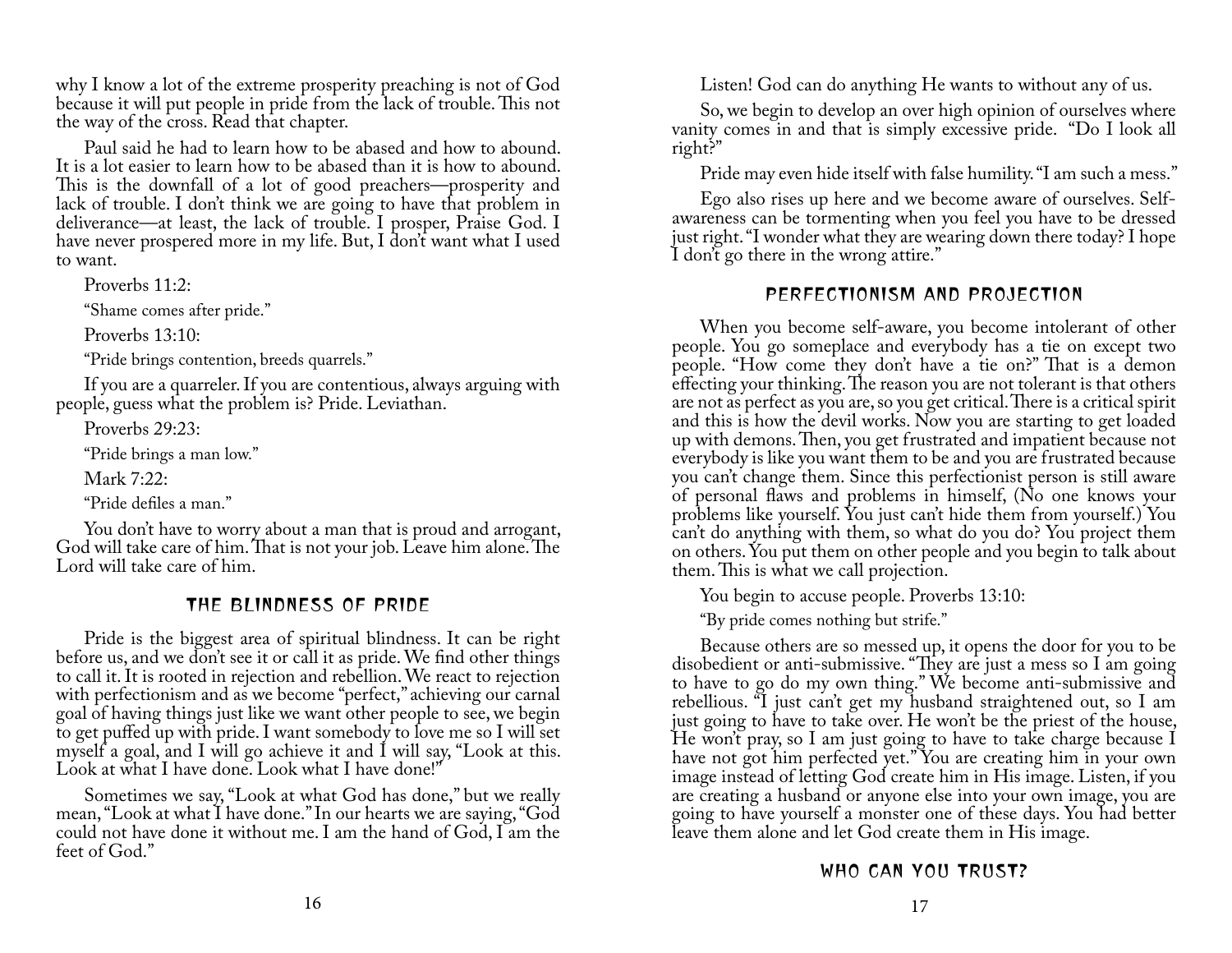<span id="page-12-0"></span>What happens then, is that nobody can be, or should be, trusted— even God, because sometimes even He messes Let's just get down to where it is. For some of you. God has not up. Let's just get down to where it is. For some of you, God has not answered your prayers and you wonder why He messed up because you had every right to have that prayer answered because after all The Word says so. "Why didn't You answer my prayer God?" If you went into your prayer closet and were honest that is what you would have to talk about because that is what stands between you and everything else. Bitterness toward God will keep you from getting deliverance. God did not do like you thought He should. He was unfair to you.

So, if you can't trust God, who can you trust?

ME. I am dependable. (I haven't been reading your mail. I have been here.) So in comes self-will. You become your own source of authority. You become selfish. Stubbornness gets in and a person is in a proud snare. He falls into self-delusion. He has false beliefs or opinions about himself (self-deception), deceives and defrauds himself and misleads himself about himself (Self-seduction). (This means to tempt or to decoy or to mislead.) Seduce means to persuade to do something wrong or evil, but we seduce ourselves. Pride here begins to reinforce itself. It just becomes a vicious circle and one becomes unteachable. Judgmentalness and willfulness usually seek to control others with an attitude of possessiveness. It is a downward spiral. When you become unteachable, you are at the point where you cannot be helped. I have not had any success with unteachable people.

# THE CRITICAL SHIFT

The critical shift comes when ones ultimate confidence in God as the object and source goes to oneself as the object source. See, there is a shift there. I may say "God you are my and source. See, there is a shift there. I may say "God you are my source. God you are the object of all I want," but a shift takes place and I become the source. I also become legalistic. If I don't pray five hours a day, if I don't fast every week it won't be right. There is a critical shift there and it has to do with pride.

# MORE THAN HUMANS

Pride's professions: "I can't stand it any longer." "I am only human."

That word "human" means "a hue of a man." We are not a hue of a man. In Christ, we are no longer only men. We are now beings with supernatural abilities through the Holy Spirit.

Pride says, "I couldn't do that. I couldn't teach. I couldn't speak. I couldn't cast out demons." This is not humility. This is pride that won't allow me the risk of embarrassment or failure. The Bible says that we should do these things.

"I am charismatic. I am a Methodist. I am a Baptist." This is pride too. I am simply a believer in The Lord Jesus Christ.

Slogans can be pride. Are we famous, renown, well-known? Some of our wants can be out of pride.

"I don't do this, I don't do that," can be the pride of religious spirits.

Pride's question, "Why God?" (Who are you to ask God?)

"I want some private ministry. Can I talk to you alone?" Here is pride speaking. These are just some of the professions of pride.

"When pride comes, then comes shame; but with the humble is wisdom." -Proverbs 11:2

"Humble yourselves in the sight of the Lord, and He will lift you up." -James 4:10

"Humble yourselves under the mighty hand of God, that He may exalt you in due time." -I Peter 5:6

May all of us, like Job, be given to finally see what is working in us and be humbled and delivered so we can pray for our friends.

Lord, bless this word.

Micole